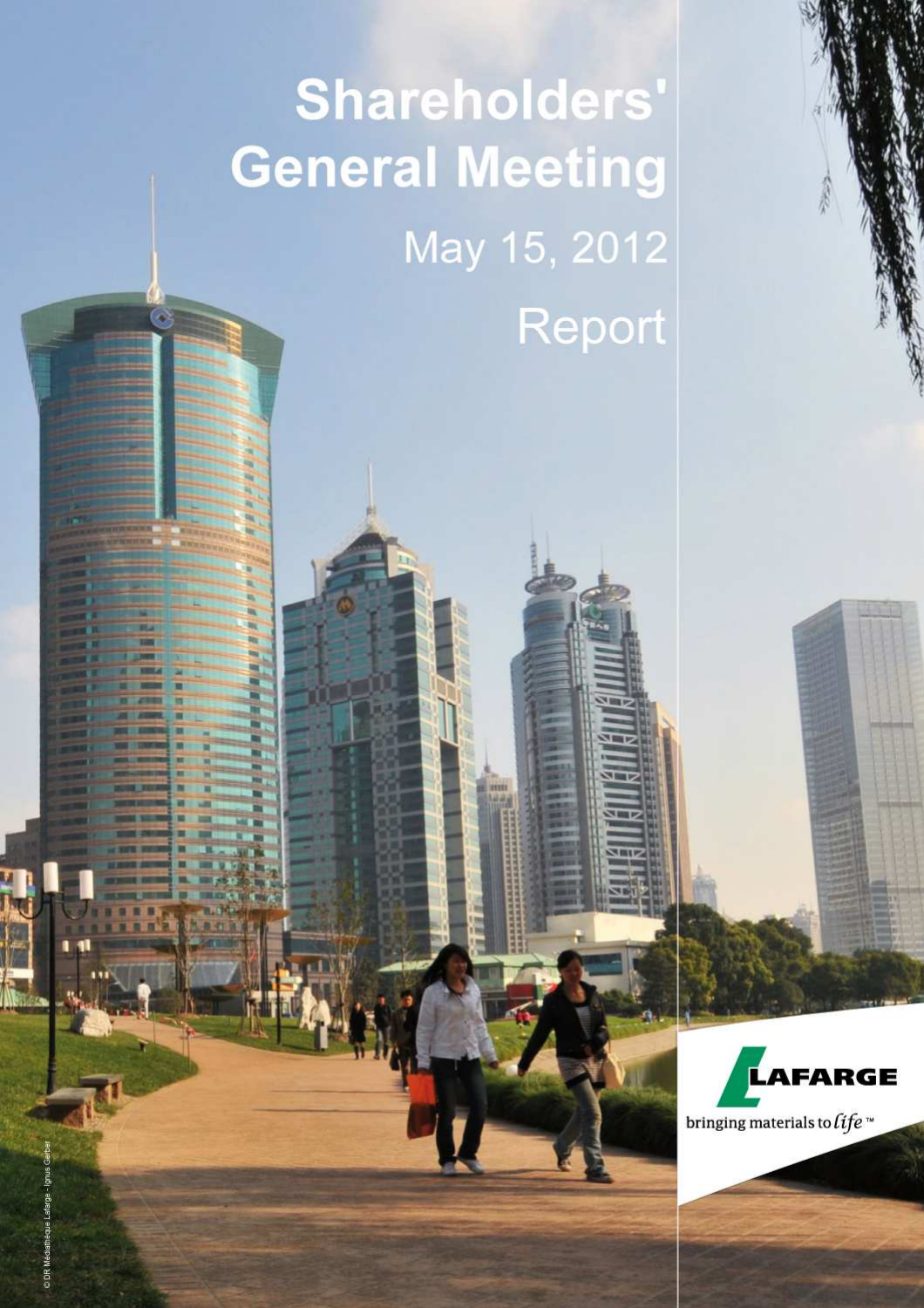### **REPORT ON THE ORDINARY SHAREHOLDERS' MEETING HELD ON MAY 15, 2012**



Lafarge's ordinary shareholders' meeting, which was held in Paris on May 15, 2012 under the chairmanship of Bruno Lafont, approved all resolutions submitted for their vote.

The shareholders' meeting approved a dividend of €0.50 per share and a loyalty dividend of €0.55 per share. The dividend will be paid on July 6, 2012 (with an ex-dividend date on July 3, 2012).

The shareholders' meeting also ratified the cooptation of Mr. Ian Gallienne (and the renewal of his term of office) and approved the appointment of Mr. Gérard Lamarche to the Lafarge Board of Directors. The meeting also renewed the terms of office of Mssrs Paul Desmarais Jr., Jérôme Guiraud, Michel Rollier and Nassef Sawiris as Directors. All appointments and renewals to the Board of Directors are for a period of four years.

In addition, the Group's statutory and alternate auditors (from the Deloitte and Ernst & Young networks) have been renewed for a period of six years.

**\_\_\_\_\_\_\_\_\_\_\_\_\_\_\_\_\_\_\_\_\_\_\_\_\_\_\_\_\_\_\_\_\_\_\_\_\_\_\_\_\_\_\_\_\_\_\_\_\_\_\_\_\_\_\_\_\_\_\_\_\_\_\_\_\_\_\_\_\_\_\_\_\_\_**

### **Contents**

| Results of the votes at the General Meeting and Quorum  | Page 3  |
|---------------------------------------------------------|---------|
| Pre-AGM consultation: shareholders' areas of interest   | Page 4  |
| The General Meeting: snapshot                           | Page 5  |
| Answers to shareholders' questions                      | Page 6  |
| <b>The Board of Directors after the General Meeting</b> | Page 7  |
| Key Figures at December 31, 2011                        | Page 9  |
| <b>Next General Meeting scheduled in 2013</b>           | Page 12 |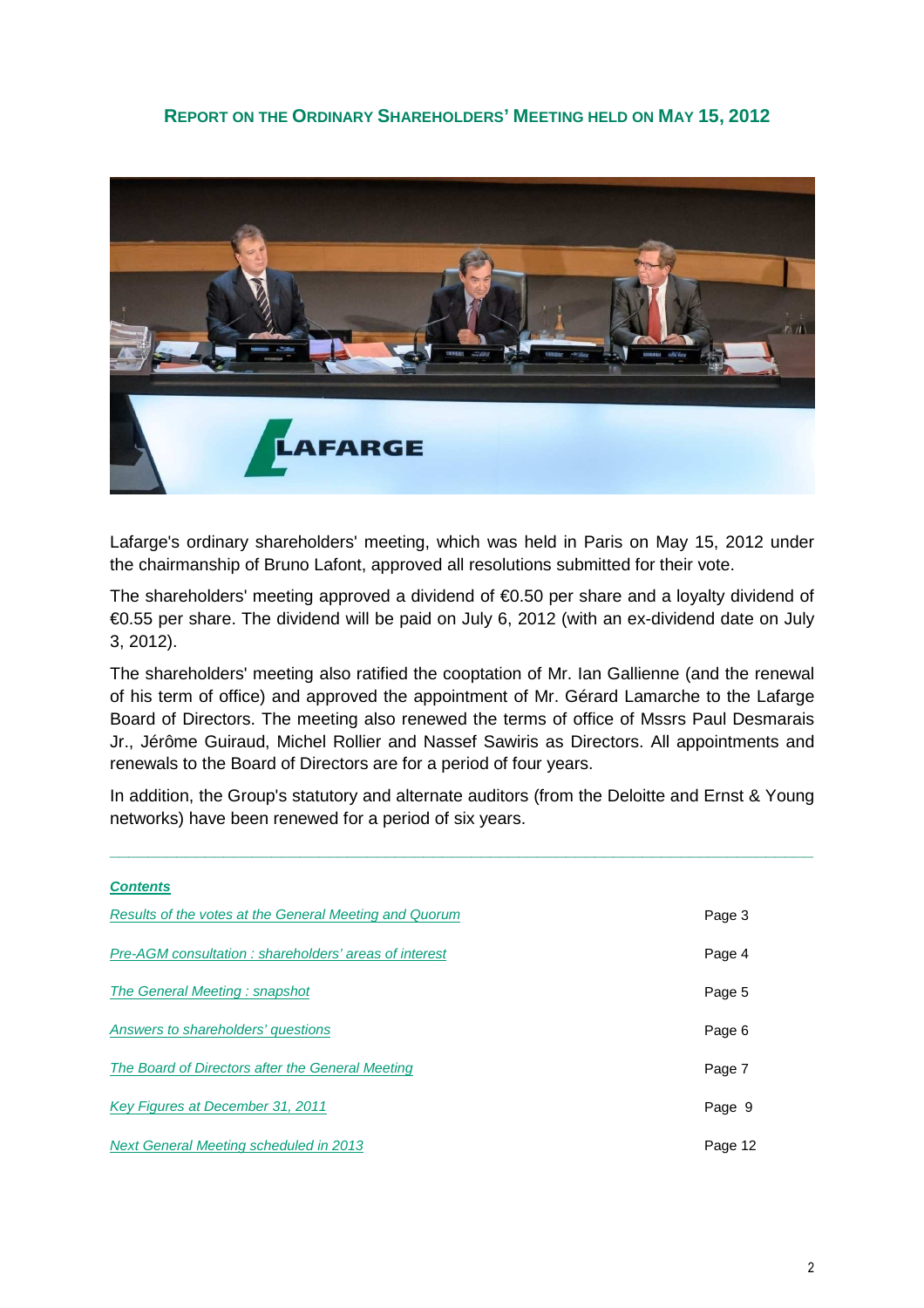### **1. Results of the votes at the General Meeting and Quorum**

### **Number of shareholders present or represented, or having voted by mail**: 17,636

**Quorum**: 196,384,022 shares, representing **68,41%** of the shares with voting rights

**Number of voting rights**: 298 177 332, representing 74,74% of the existing voting rights at the shareholders' meeting and 74,71% of the total number of voting rights.

| <b>Resolutions</b>          |                                                                                                                                        | <b>For</b>                 | <b>Against</b>            | <b>Abstain</b>       |
|-----------------------------|----------------------------------------------------------------------------------------------------------------------------------------|----------------------------|---------------------------|----------------------|
| 1 <sup>st</sup> resolution  | Approval of the 2011 Company financial                                                                                                 | 297,873,066                | 183,697                   | 120,569              |
|                             | statements and transactions                                                                                                            | $(99.90\%)$                | (0.06%)                   | $(0.04\%)$           |
| $2nd$ resolution            | Approval of the 2011 consolidated financial                                                                                            | 297,876,079                | 186,208                   | 115,045              |
|                             | statements and transactions                                                                                                            | $(99.90\%)$                | $(0.06\%)$                | $(0.04\%)$           |
| 3 <sup>rd</sup> resolution  | Appropriation of earnings and setting of the                                                                                           | 297,549,336                | 497,097                   | 130,899              |
|                             | dividend                                                                                                                               | (99.79%)                   | (0.17%)                   | $(0.04\%)$           |
| 4 <sup>th</sup> resolution  | Approval of a new related-party agreement<br>(convention réglementée): amendment to Mr.<br>Bruno Lafont's employment contract          | 261,221,140<br>(87.62%)    | 35,772,812<br>$(12.00\%)$ | 1,135,368<br>(0.38%) |
| 5 <sup>th</sup> resolution* | Approval of a new related-party agreement<br>(convention réglementée): amendment to the<br>Shareholder agreement with NNS Holding Sàrl | 166,376,561<br>$(91.44\%)$ | 14,197,481<br>$(7.80\%)$  | 1,383,834<br>(0.76%) |
| $6th$ resolution            | Ratification of the cooptation of Mr. Ian                                                                                              | 281,458,341                | 15,568,090                | 1,150,901            |
|                             | Gallienne as a Director                                                                                                                | (94.39%)                   | $(5.22\%)$                | (0.39%)              |
| 7 <sup>th</sup> resolution  | Renewal of the term of office of Mr. Ian                                                                                               | 281,056,491                | 15,985,757                | 1,135,084            |
|                             | Gallienne as a Director                                                                                                                | (94.26%)                   | (5.36%)                   | (0.38%)              |
| 8 <sup>th</sup> resolution  | Appointment of Mr. Gérard Lamarche as a                                                                                                | 278, 161, 752              | 18,896,256                | 1,119,324            |
|                             | Director                                                                                                                               | (93.29%)                   | (6.34%)                   | (0.37%)              |
| 9 <sup>th</sup> resolution  | Renewal of the term of office of Mr. Paul                                                                                              | 267,819,301                | 29,232,529                | 1,125,502            |
|                             | Desmarais Jr. as a Director                                                                                                            | (89.82%)                   | $(9.80\%)$                | (0.38%)              |
| 10 <sup>th</sup> resolution | Renewal of the term of office of Mr. Jérôme                                                                                            | 278,837,609                | 18,218,187                | 1,121,536            |
|                             | Guiraud as a Director                                                                                                                  | $(93.51\%)$                | $(6.11\%)$                | (0.38%)              |
| 11 <sup>th</sup> resolution | Renewal of the term of office of Mr. Michel                                                                                            | 295,882,822                | 1,173,564                 | 1,120,946            |
|                             | Rollier as a Director                                                                                                                  | (99.23%)                   | (0.39%)                   | (0.38%)              |
| 12 <sup>th</sup> resolution | Renewal of the term of office of Mr. Nassef                                                                                            | 277,342,791                | 19,707,245                | 1,127,296            |
|                             | Sawiris as a Director                                                                                                                  | $(93.01\%)$                | (6.61%)                   | (0.38%)              |
| 13 <sup>th</sup> resolution | Renewal of the appointment of Deloitte &                                                                                               | 291,794,371                | 5,249,950                 | 1,133,011            |
|                             | Associés as Statutory Auditor                                                                                                          | (97.86%)                   | (1.76%)                   | (0.38%)              |
| 14 <sup>th</sup> resolution | Appointment of Ernst & Young et Autres as                                                                                              | 296,748,259                | 287,181                   | 1,141,892            |
|                             | <b>Statutory Auditor</b>                                                                                                               | (99.52%)                   | $(0.10\%)$                | (0.38%)              |
| 15 <sup>th</sup> resolution | Renewal of the appointment of BEAS as                                                                                                  | 292,774,290                | 4,260,463                 | 1,142,579            |
|                             | Alternate Auditor                                                                                                                      | (98.19%)                   | (1.43%)                   | (0.38%)              |
| 16 <sup>th</sup> resolution | Renewal of the appointment of Auditex as                                                                                               | 295,433,678                | 1,597,830                 | 1,145,824            |
|                             | <b>Alternate Auditor</b>                                                                                                               | (99.08%)                   | (0.54%)                   | $(0.38\%)$           |
| 17 <sup>th</sup> resolution | Authorization granted to the Company to buy                                                                                            | 295,716,604                | 1,280,525                 | 1,180,203            |
|                             | and sell its own shares                                                                                                                | (99.17%)                   | (0.43%)                   | $(0.40\%)$           |
| 18 <sup>th</sup> resolution | Delegation of powers to carry out corporate                                                                                            | 296,888,427                | 149,298                   | 1,139,607            |
|                             | formalities                                                                                                                            | (99.57%)                   | (0.05%)                   | (0.38%)              |

\* Specific quorum, as NNS Holding Sàrl and related persons were excluded from the vote of the resolution: 156,315,392 shares, representing, 63.28% of the shares with voting rights for this resolution, and 218,312,966 voting rights, representing 68.42% of the existing voting rights for this resolution and 54.70% of the total number of voting rights. The statutory adjustment of voting rights mechanism applied and, following adjustment, the number of voting rights taking part in the vote was 181,957,876.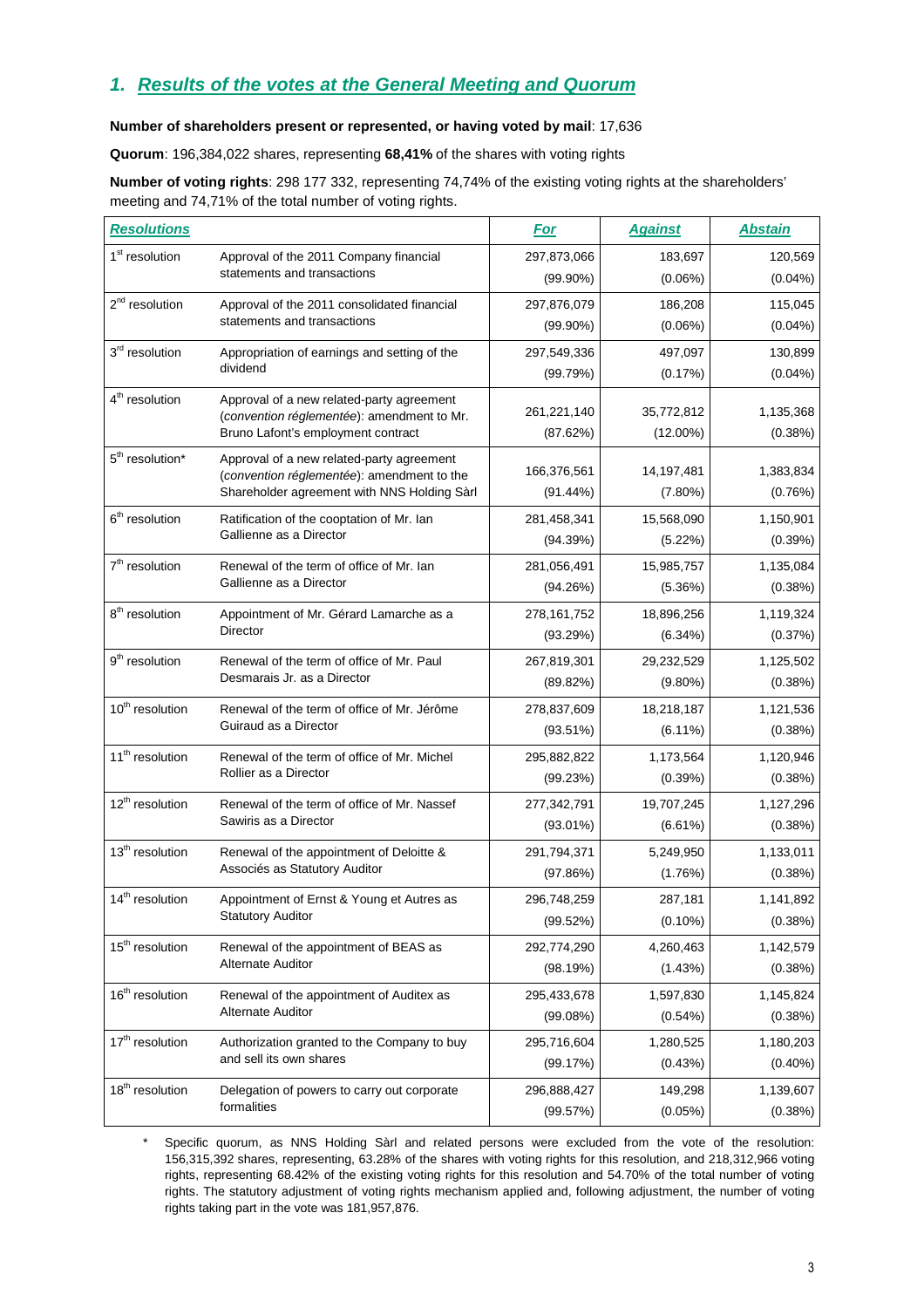### **2. Pre-AGM consultation : Shareholders' areas of interest**



The General Meeting is an opportunity to answer precisely shareholders' questions. As every year, we organized a pre-meeting consultation on our website.

Below are the main shareholders' areas of interest:

# **Pre-AGM consultation Shareholders' areas of interest**

| 76% |
|-----|
| 52% |
| 45% |
| 44% |
| 41% |
| 38% |
| 33% |
| 31% |
| 20% |
| 13% |
| 8%  |
|     |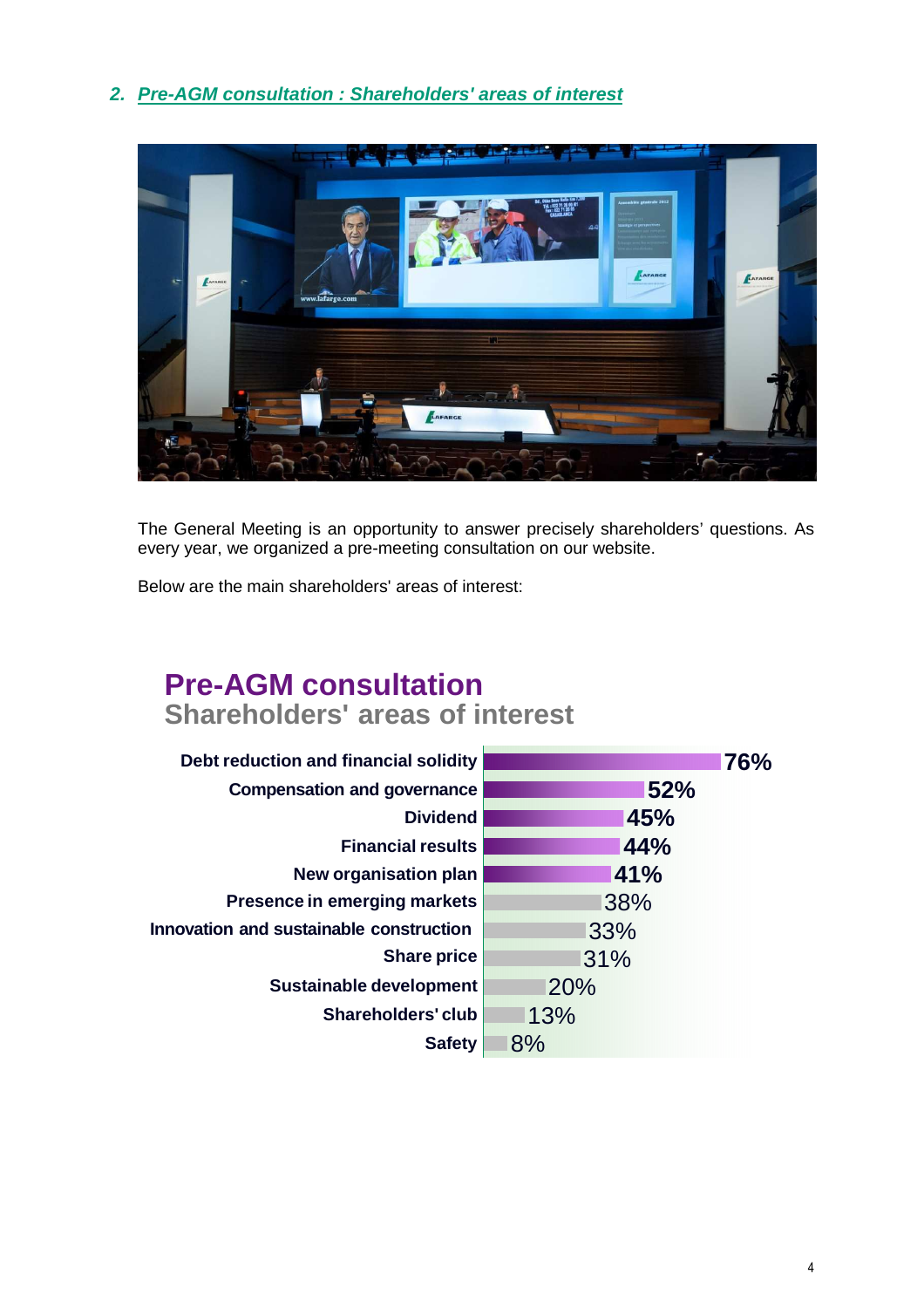### **3. The General Meeting : snapshot**

### **2011: a year to strengthen the Group**

In a very contrasted economic context, the highlights of 2011 were:

- Reaching our two principal objectives: a significant reduction in our debt and a  $\epsilon$ 250 million reduction in costs.
- Sustained growth thanks to improved volumes in emerging markets.
- The transformation of the Group, which is now strongly placed to enter a new dynamic for growth thanks to the country-based reorganization.

### **Outlook 2012: a new dynamic for growth**

In 2012, the Group intends to both continue and step up its efforts to improve its balance sheet and reduce its debt, but also to move up a gear in terms of:

- cutting costs, with a target of more than  $\epsilon$ 400 million in 2012,
- increasing our prices,
- limiting our investments to €800 million,
- and continuing our program of divestments, with a target of at least  $€1$  billion.

These efforts to strengthen our financial structure are associated with a strategy of growth.

Following a period of rapid geographical expansion, the Group is now turning its focus to penetrating its markets, and developing its customer offer and sales strategy. It is prioritizing innovation in products, services and solutions as a driver of differentiation and growth.

Massive urbanization, growing environmental concerns and greater demand for technical performance at the lowest cost are all challenges that constitute opportunities for the Group as a player in the construction sector.

To meet these challenges, the Group has chosen to develop responses such as:

- building differently through increasingly innovative solutions in terms of sustainability, performance and attractiveness,
- and building for everyone through more affordable construction solutions that improve access to housing.

### **Two new directors**

Messrs Ian Gallienne and Gérard Lamarche (Groupe Bruxelles Lambert) were approved as new directors.

This year's Shareholders' General Meeting also provided an opportunity for a special tribute to be paid to Mr. Bertrand Collomb, Honorary President of the Board of Directors, whose term of office ended today.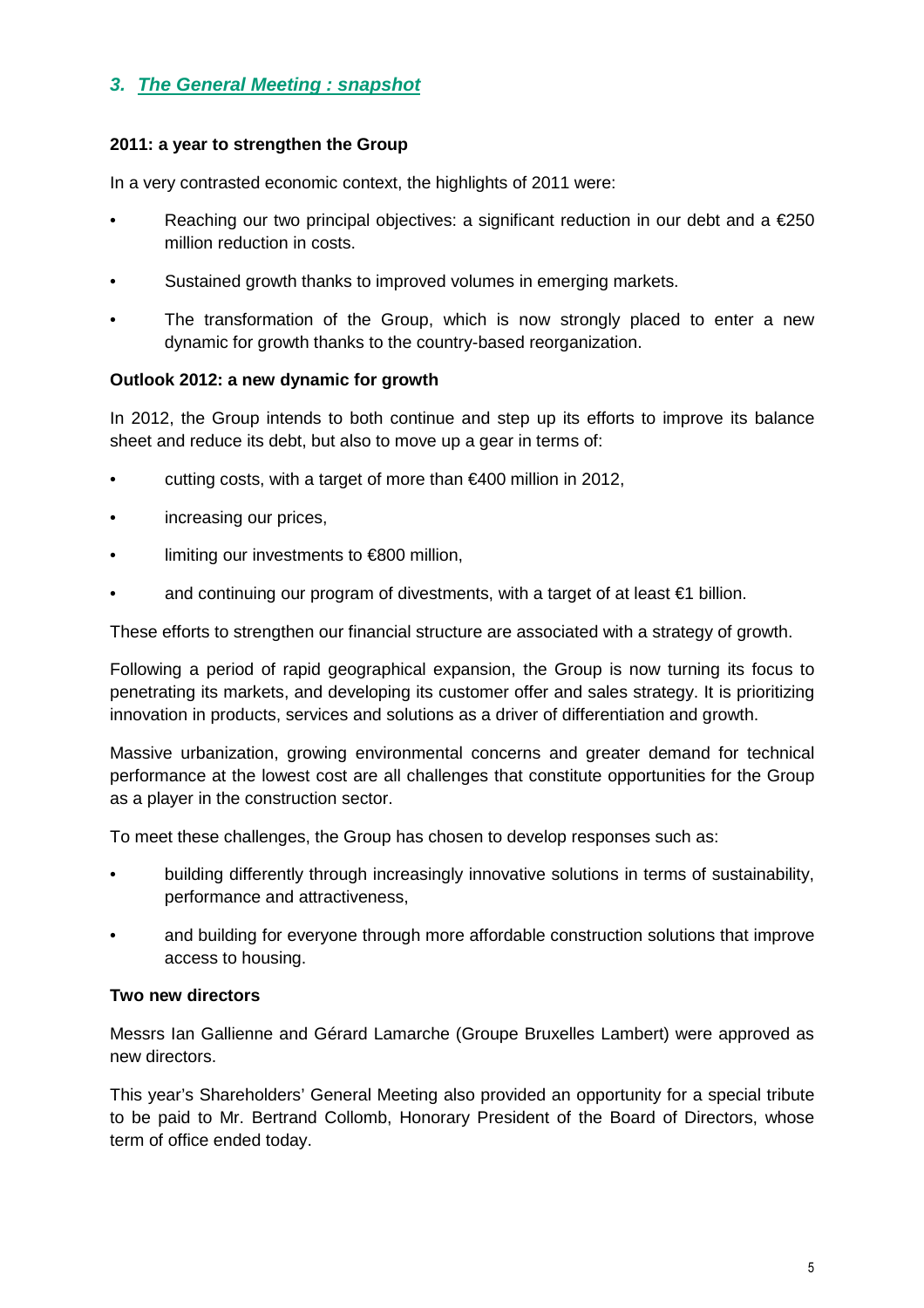### **4. Answers to shareholders' questions**

A presentation of the answers to the main shareholders' written and oral questions during the General Meeting can be found in the French version of the Report on the Ordinary Shareholders' Meeting held on May 15, 2012.

You may also listen to the questions and answers session in English by viewing the broadcast of the General Meeting on our website: **www.lafarge.com**.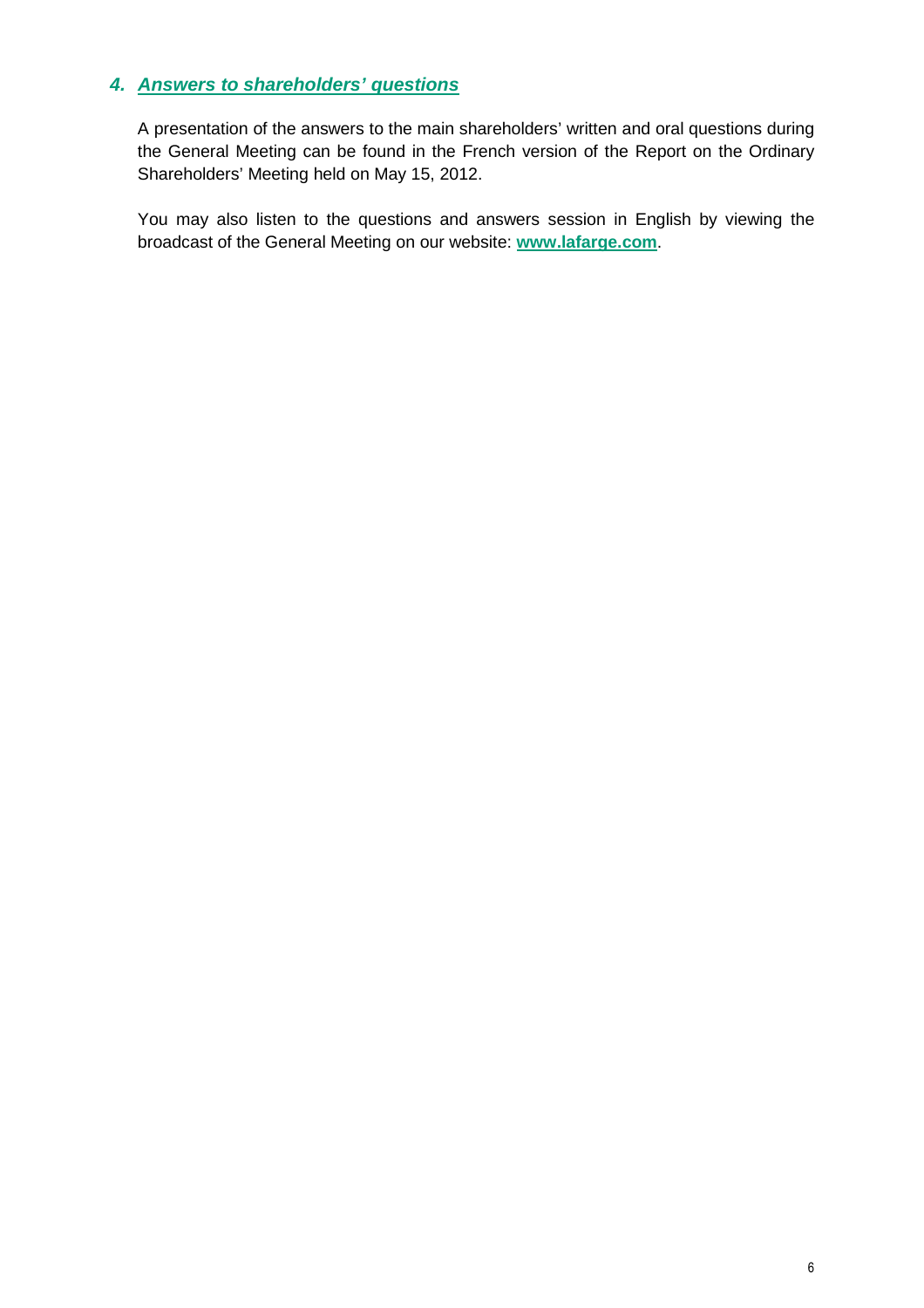### **5. The Board of Directors after the General Meeting**

The Ordinary Shareholders' Meeting of May 15, 2012 resolved to:



 ratify the cooptation of **Mr. Ian Gallienne** as Director and renew of his term of office ; and



appoint **Mr. Gérard Lamarche** as Director**.**

The terms of office of Mssrs. Paul Desmarais Jr., Jérôme Guiraud, Michel Rollier and Nassef Sawiris were also renewed at the General Meeting.

Following the General Meeting, the Board of Directors is composed of the following **16 directors**, out of which **10 have been classified as independents**:

| Mr. Bruno Lafont                       | Mr. Oscar Fanjul (independent)                                                  |
|----------------------------------------|---------------------------------------------------------------------------------|
| (Chairman and Chief Executive Officer) | (Vice-Chairman of the Board of Directors - Lead<br><b>Independent Director)</b> |
| Mr. Michel Bon (independent)           | Mr. Philippe Charrier (independent)                                             |
| Mr. Philippe Dauman (independent))     | Mr. Paul Desmarais Jr.                                                          |
| Mr. Juan Gallardo (independent)        | Mr. Ian Gallienne                                                               |
| Mr. Jérôme Guiraud                     | Mr. Gérard Lamarche                                                             |
| Mrs. Colette Lewiner (independent)     | Mrs. Hélène Ploix (independent)                                                 |
| Mr. Baudouin Prot (independent)        | Mrs. Michel Rollier (independent)                                               |
| Mr. Nassef Sawiris                     | Madame Véronique Weill (independent)                                            |

**The percentage of independents Directors on the Board corresponds to 62,5 %,** while maintaining and ensuring representation on the Board of the principal shareholders.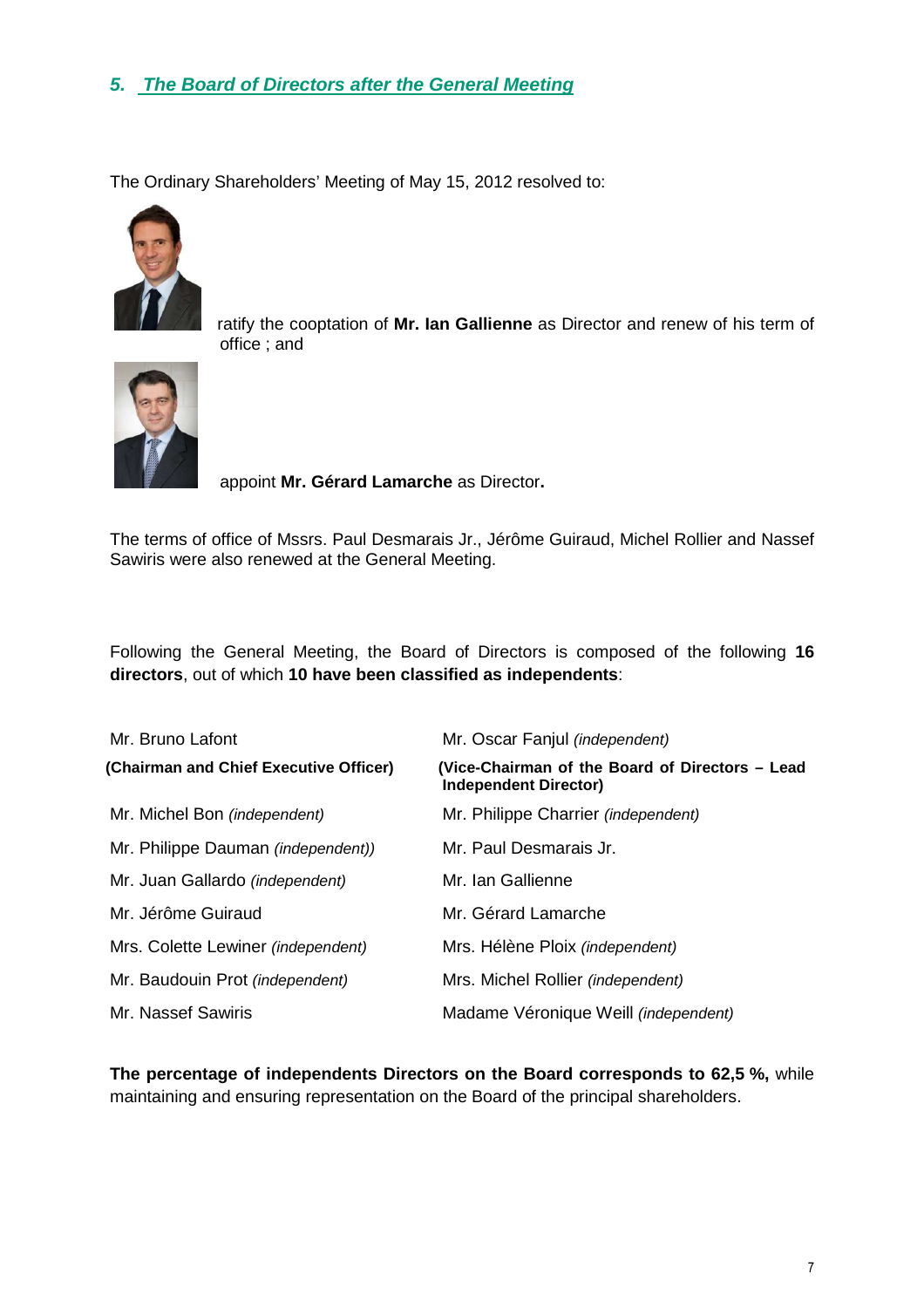In addition, following the General Meeting and the Board of Directors' meeting immediately following, the four Committees of the Board of Directors are composed as follows, with a percentage of independent Directors as indicated below:

| <b>Audit Committee:</b>                                 | <b>Corporate Governance and Nominations</b><br>Committee : |  |
|---------------------------------------------------------|------------------------------------------------------------|--|
| Mrs. Hélène Ploix (independent) (Committee<br>Chairman) | Mr. Oscar Fanjul (independent) (Committee<br>Chairman)     |  |
| Mr. Michel Bon (independent)                            | Mr. Philippe Dauman (independent)                          |  |
| Mr. Juan Gallardo (independent)                         | Mr. Juan Gallardo (independent))                           |  |
| Mr. Jérôme Guiraud                                      | Mr. Ian Gallienne                                          |  |
| Mr. Gérard Lamarche                                     | Mr. Baudouin Prot (independent)                            |  |
| Mr. Michel Rollier (independent)                        | Mr. Michel Rollier (independent)                           |  |
| Mrs. Véronique Weill <i>(independent)</i>               | Mr. Nassef Sawiris                                         |  |
| <b>Independent Directors: 71%</b>                       | <b>Independent Directors: 71%</b>                          |  |

### **Remunerations Committee : Strategy, Investment and Sustainable Development Commitee :**

| Mr. Oscar Fanjul (independent) (Committee<br>Chairman) | Mr. Michel<br>Bon <i>(independent)</i><br>(Committee<br>Chairman) |  |  |  |
|--------------------------------------------------------|-------------------------------------------------------------------|--|--|--|
| Mr. Philippe Charrier (independent)                    | Mr. Philippe Charrier (independent)                               |  |  |  |
| Mr. Juan Gallardo (independent)                        | Mr. Philippe Dauman (independent)                                 |  |  |  |
| Mr. Ian Gallienne                                      | Mr. Paul Desmarais Jr.                                            |  |  |  |
| Mr. Nassef Sawiris                                     | Mrs. Colette Lewiner (independent)                                |  |  |  |
| Mrs. Véronique Weill (independent))                    | Mr. Baudouin Prot (independent)                                   |  |  |  |
|                                                        | Mr. Nassef Sawiris                                                |  |  |  |
| <b>Independent Directors: 67%</b>                      | <b>Independent Directors: 71%</b>                                 |  |  |  |

As a reminder, Directors are classified as independent by the Board of Directors using mainly the rules and criteria proposed in the Code of Corporate Governance for listed companies published by Afep-Medef and by carrying out materiality tests on business relationships between the Company and its Directors.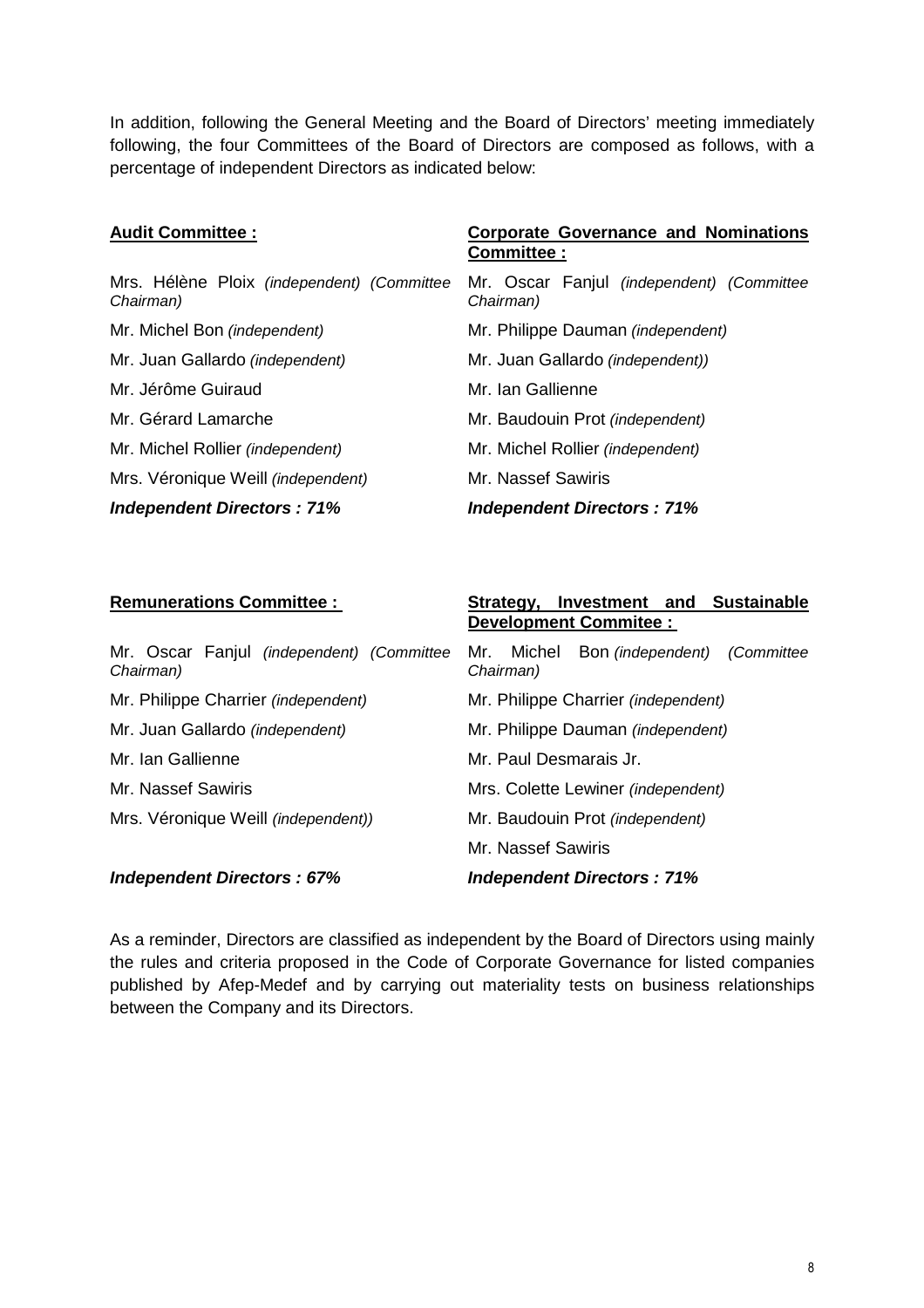### **6. Key figures at December 31, 2011**

**Lafarge is a world leader in building materials, with topranking positions in its Cement, Aggregates & Concrete businesses. With a diversified and balanced geographic portfolio and 68,000 employees in 64 countries, Lafarge is at the heart of global growth supporting developing economies and responding to the tremendous need for housing and infrastructure in emerging countries.** 

**SALES**  *In millions euros* 

**15,284** 

**NUMBER OF PRODUCTION SITE** 

# **1,600**

|      | <b>REVENUES</b>                                                                               | in million euros |                                                                                                 |
|------|-----------------------------------------------------------------------------------------------|------------------|-------------------------------------------------------------------------------------------------|
| 2011 |                                                                                               | 15,284           |                                                                                                 |
| 2010 |                                                                                               | 14.834(2)        | Sales growth driven by emerging markets.                                                        |
| 2009 |                                                                                               | 15.884(3)        |                                                                                                 |
|      | EBITDA <sup>(1)</sup>                                                                         | in million euros |                                                                                                 |
| 2011 |                                                                                               | 3,217            |                                                                                                 |
| 2010 |                                                                                               | 3,488(2)         | <b>Resilience of EBITDA in an environment</b><br>of higher cost inflation.                      |
| 2009 |                                                                                               | 3,600(3)         |                                                                                                 |
|      | OPERATING INCOME BEFORE CAPITAL GAINS, IMPAIRMENT,<br>RESTRUCTURING AND OTHERS <sup>(1)</sup> |                  |                                                                                                 |
|      |                                                                                               | in million euros |                                                                                                 |
| 2011 |                                                                                               | 2,179            | The achievement of 250 million euros of                                                         |
| 2010 |                                                                                               | 2,393(2)         | structural cost savings partially offset the impact<br>of higher cost inflation on our results. |
| 2009 |                                                                                               | 2.477(3)         |                                                                                                 |
|      | <b>FREE CASH FLOW(1)</b>                                                                      | in million euros |                                                                                                 |
| 2011 |                                                                                               | 1,208            | Cost reduction actions, control of the capital                                                  |
| 2010 |                                                                                               | 1.761(2)         | expenditure and working capital optimization<br>mitigated the impact of the strong inflation    |
| 2009 |                                                                                               | 2.834(3)         | on costs.                                                                                       |
|      | <b>GROUP NET DEBT<sup>(1)</sup></b>                                                           | in million euros |                                                                                                 |
| 2011 |                                                                                               | 11,974           |                                                                                                 |
| 2010 |                                                                                               | 13,993           | Significant reduction of Group net debt<br>by 2 billion euros.                                  |
| 2009 |                                                                                               | 13.795           |                                                                                                 |
|      | <b>NET INCOME GROUP SHARE</b>                                                                 | in million euros |                                                                                                 |
| 2011 |                                                                                               | 593              | Net income includes significant gains on                                                        |
| 2010 |                                                                                               | 827              | disposals, but was impacted by cost inflation                                                   |
| 2009 |                                                                                               | 736              | and goodwill impairment losses.                                                                 |
|      | <b>NET EARNINGS PER SHARE</b>                                                                 | in euros         |                                                                                                 |
| 2011 |                                                                                               | 2.07             |                                                                                                 |
| 2010 |                                                                                               | 2.89             | Net earnings per share decrease 28%.                                                            |
| 2009 |                                                                                               | 2.77             |                                                                                                 |
|      | <b>DIVIDEND PER SHARE</b>                                                                     | in euros         |                                                                                                 |
| 2011 |                                                                                               | 0.50             |                                                                                                 |
| 2010 |                                                                                               | 1.00             | Dividend of 0.50 euro per share, proposed at                                                    |
| 2009 |                                                                                               | 2.00             | General Assembly meeting on May 15, 2012.                                                       |
|      |                                                                                               |                  |                                                                                                 |

(1) See section 4.2 (Accounting Policies and Definitions) in the Group's 2011 Annual Report (Registration Document).<br>(2) 2010 figures have been restated following the disposal of Gypsum activities as mentioned in Note 3 (S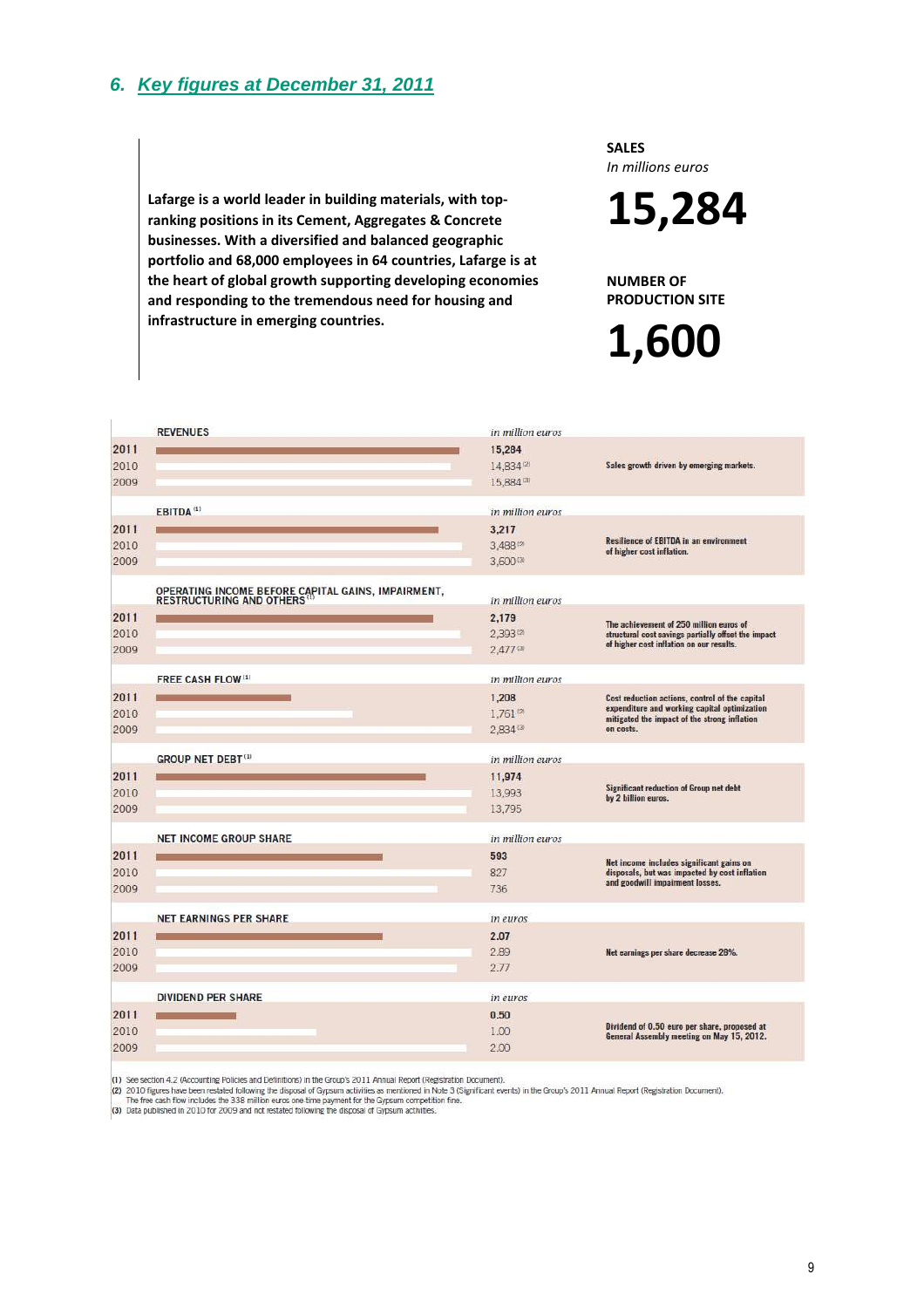# **Lafarge** Worldwide



## **Cement** World Leader



# **Aggregates & Concrete** No. 2 & No. 4 Worldwide



Aggregates, ready-mix and precast concrete products, asphalt and paving for engineering structures, roads and buildings.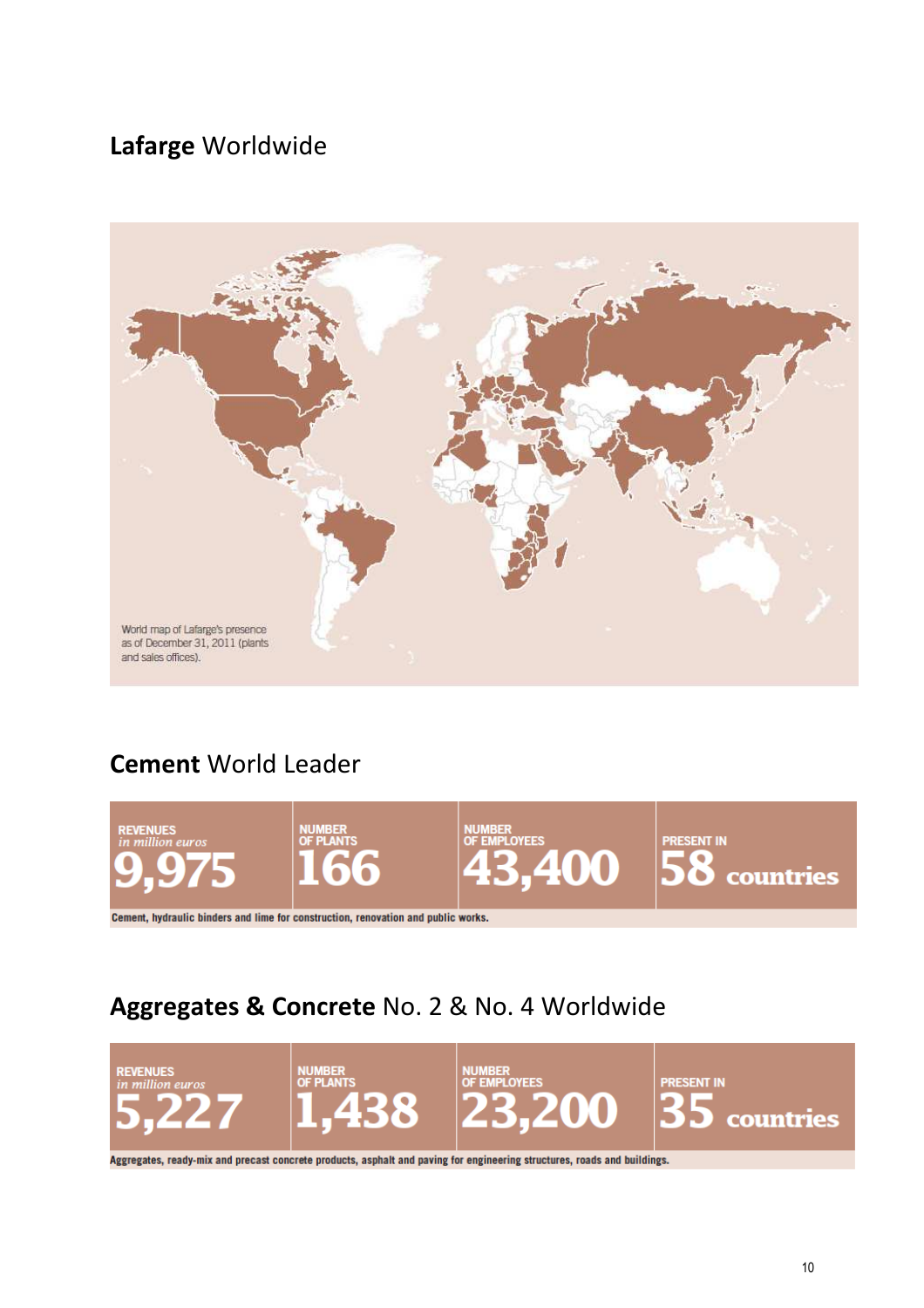### **Consolidated key figures** at December 31, 2011

|                                       | YEARS ENDED DECEMBER 31, |        |                  |
|---------------------------------------|--------------------------|--------|------------------|
| (in millions of euros)                | 2011                     | 2010   | <b>VARIATION</b> |
| Sales                                 | 15,284                   | 14,834 | $+3%$            |
| Current operating income              | 2,179                    | 2,393  | $-9%$            |
| Operating margin (%)                  | 14.3 %                   | 16.1 % | $-180bp$         |
| Net income Group share                | 593                      | 827    | $-28%$           |
| Earnings per share $(\epsilon)^{(1)}$ | 2.07                     | 2.89   | $-28%$           |
| Free cash flow $(2)$                  | 1,208                    | 1,761  | $-31%$           |
| Net debt                              | 11,974                   | 13,993 | $-14%$           |
|                                       |                          |        |                  |

Note: Sales, EBITDA, Current operating income and Free Cash Flow are restated for 2011 and 2010 to reflect the reclassification of the Gypsum activities to discontinued operations.

(1) Basic average number of shares outstanding of 286.5 million and 286.1 million for 2011 and 2010, respectively, and 287.0 million and 286.1 million for the fourth quarter 2011 and 2010, respectively.

(2) Free Cash Flow for the full year includes the €338 million one-time payment for the Gypsum competition fine paid in the third quarter 2010.

### Key figures **by Division and by geographic area** at December 31, 2011



### **Group highlights**

- Current operating income grew in the fourth quarter from higher sales volumes, higher pricing, and cost cutting measures. For the year, higher cost inflation and the negative impact of foreign exchange lowered overall results.
- The Group successfully achieved its €2 billion net debt reduction target and strengthened its already solid liquidity. The strategic divestment of Gypsum assets generated a net gain of €466 million.
- Cost savings accelerated at the end of 2011, with €100 million delivered in the fourth quarter achieving €250 million for the full year, well above the €200 million target. As part of the announced program to reduce costs by €500 million, the Group plans to reach at least €400 million of savings in 2012.
- Net earnings were impacted by a non-cash goodwill write-off of €285 million, mainly in Greece.
- The Group will implement in 2012 its new country-based organization project to accelerate organic growth and innovation and reinforce efficiency.